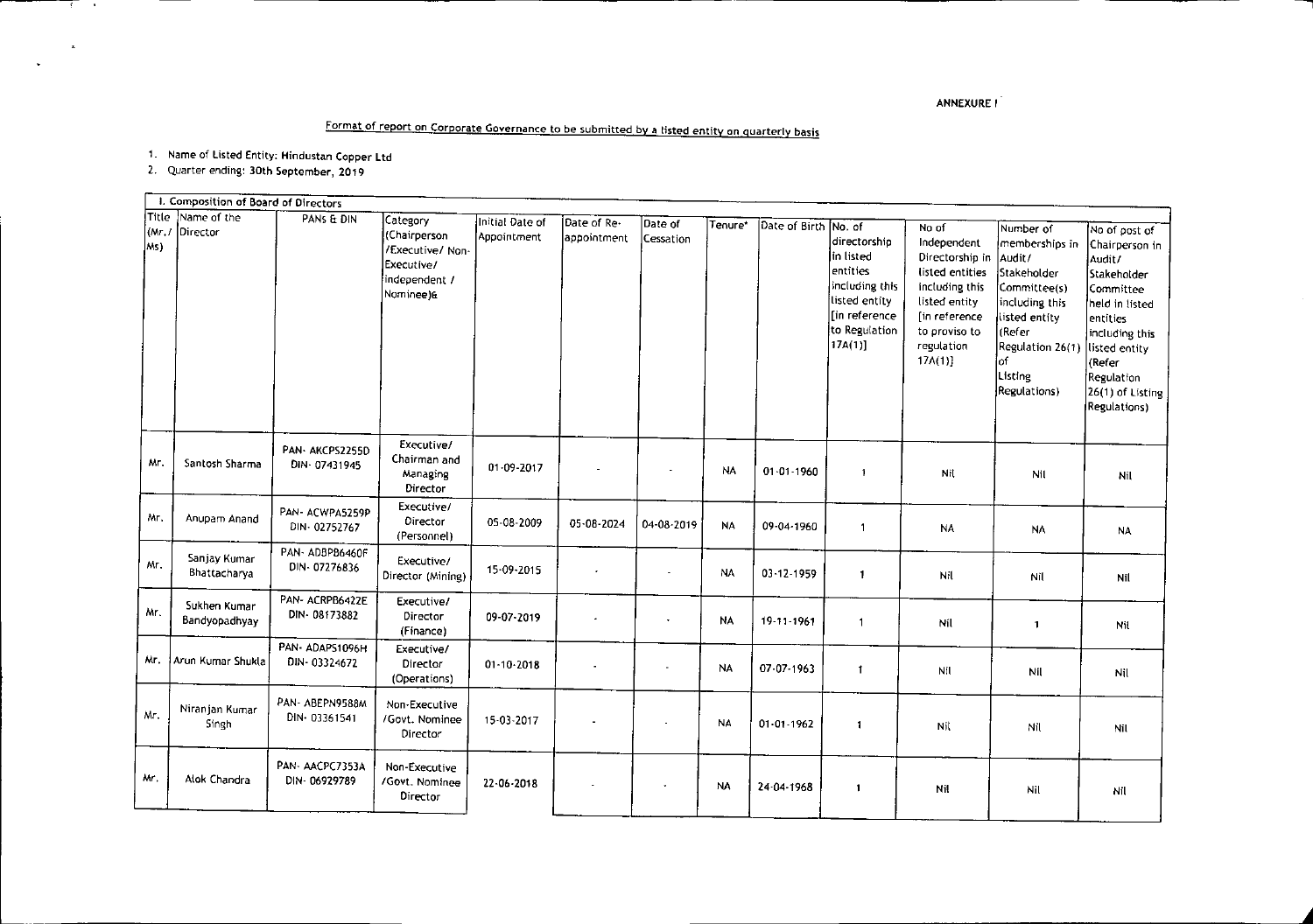| Mrs. | Simantini Jena                  | PAN-ACRPJ6937E<br>DIN-07346980                                                                                                                                                                                                                                                                                                                                                                                                                                                   | Non-Executive/<br>Independent<br>Director   | $17 - 11 - 2015$ | 17-11-2018            | $\sim$         | 48<br>months | 11-02-1965       | $\mathbf{1}$            | $\mathbf{1}$             | Nil.           | Nit            |
|------|---------------------------------|----------------------------------------------------------------------------------------------------------------------------------------------------------------------------------------------------------------------------------------------------------------------------------------------------------------------------------------------------------------------------------------------------------------------------------------------------------------------------------|---------------------------------------------|------------------|-----------------------|----------------|--------------|------------------|-------------------------|--------------------------|----------------|----------------|
| Mr.  | Hemant Mehtani                  | PAN ACVPM3453C<br>DIN-02875561                                                                                                                                                                                                                                                                                                                                                                                                                                                   | Non-Executive/<br>Independent<br>Director   | 17-11-2015       | 17-11-2018            |                | 48<br>months | $11 - 11 - 1960$ | $\overline{\mathbf{1}}$ | $\mathbf{1}$             | $\blacksquare$ | $\overline{1}$ |
| Mr.  | Dileep Raj Singh<br>Chaudhary   | PAN-AAVPC7061J<br>DIN-00269508                                                                                                                                                                                                                                                                                                                                                                                                                                                   | Non-Executive/<br>Independent<br>Director   | $01 - 12 - 2015$ | $01 - 12 - 2018$      | $\blacksquare$ | 48<br>months | 12-08-1953       | $\overline{\mathbf{1}}$ | $\mathbf{1}$             | 3              | Nil            |
| Mr.  | Subhash Sharma                  | PAN-DSIPS7218K<br>DIN-05333124                                                                                                                                                                                                                                                                                                                                                                                                                                                   | Non-Executive/<br>Independent<br>Director   | 18-07-2018       |                       |                | 36<br>months | 28-02-1978       | $\mathbf{1}$            | $\overline{\phantom{a}}$ | $\mathbf{1}$   | $\mathbf{1}$   |
| Mr.  | R Kalyansundaram                | PAN- AHWPK2133M<br>DIN-08518006                                                                                                                                                                                                                                                                                                                                                                                                                                                  | Non-Executive/<br>Independent<br>Director   | 22-07-2019       |                       | $\Delta$       | 36<br>months | 06-05-1963       | $\mathbf{1}$            | $\overline{\mathbf{1}}$  | Nil            | Nil            |
| Mr.  | Pawan Kumar<br>Dhawan           | PAN-ACWPD8193P<br>DIN-07327568                                                                                                                                                                                                                                                                                                                                                                                                                                                   | Non - Executive/<br>Independent<br>Director | 22-07-2019       |                       |                | 36<br>months | 15-07-1964       | $\mathbf{1}$            | $\blacksquare$           | Nil            | Nil            |
| Mr.  | <b>Balwinder Singh</b><br>Canth | PAN-ABDPC4728M<br>DIN-07239321                                                                                                                                                                                                                                                                                                                                                                                                                                                   | Non-Executive/<br>Independent<br>Director   | 22-07-2019       | $\tilde{\phantom{a}}$ | $\sim$         | 36<br>months | 26-01-1958       | $\mathbf{1}$            | $\mathbf{1}$             | Nil            | Nil            |
|      |                                 | Whether Regular chairperson appointed: Yes                                                                                                                                                                                                                                                                                                                                                                                                                                       |                                             |                  |                       |                |              |                  |                         |                          |                |                |
|      |                                 | Whether Chairperson is related to managing director or CEO: Shri Santosh Sharma is holding the post of Chairman and Managing Director, Hindustan Copper Ltd                                                                                                                                                                                                                                                                                                                      |                                             |                  |                       |                |              |                  |                         |                          |                |                |
|      |                                 | S PAN of any director would not be displayed on the website of Stock Exchange<br>e Category of directors means executive/non-executive/independent/Nominee. if a director fits into more than one category write all categories separating them with hyphen<br>to be filled only for Independent Director. Tenure would mean total period from which independent director is serving on Board of directors of the listed entity in continuity<br>without any cooling off period. |                                             |                  |                       |                |              |                  |                         |                          |                |                |

"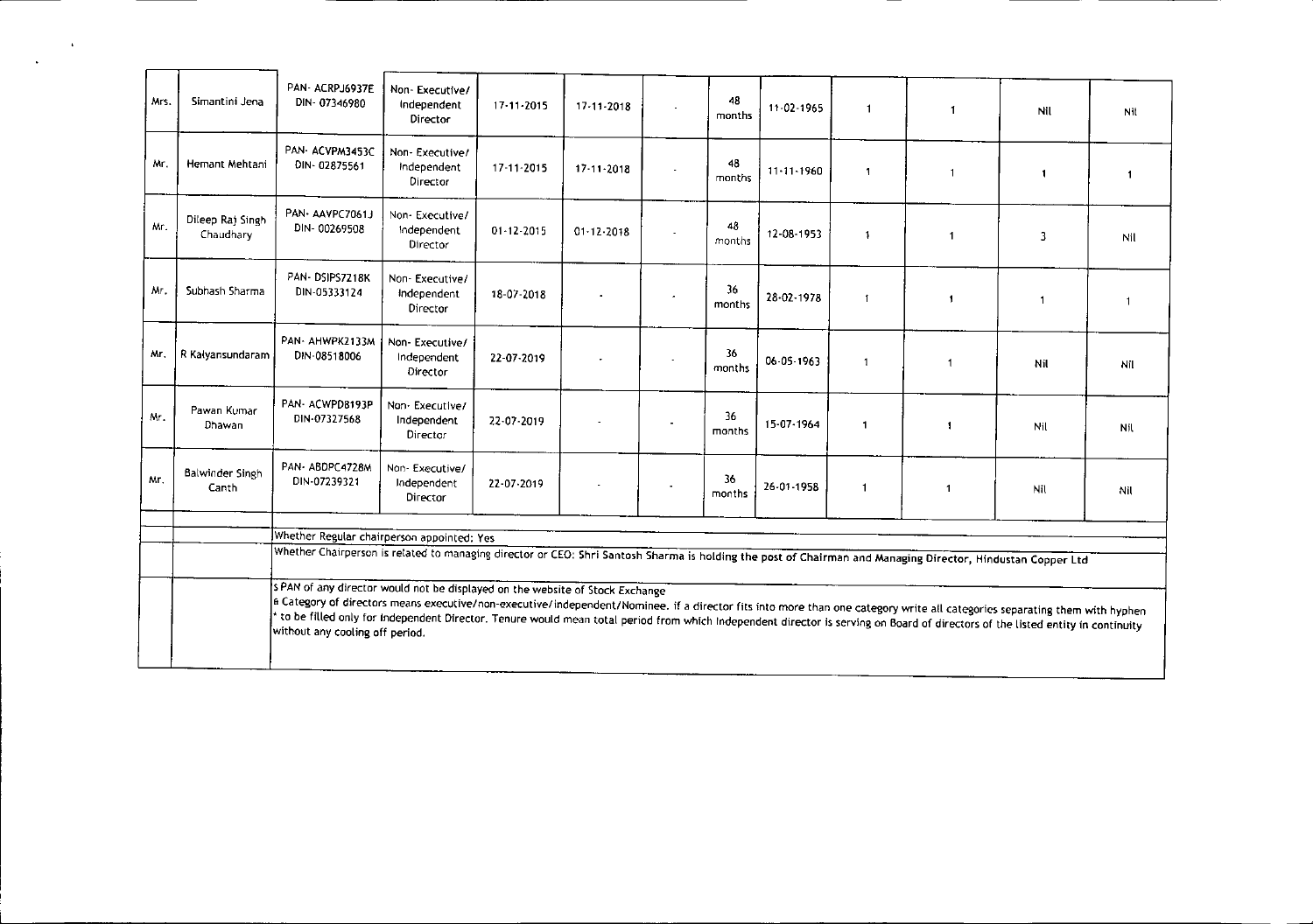| II. Composition of Committees                                                                                                                                              |                                             |     |                                          |                                                                         |                                                                             |                                                                                                         |                  |                                          |                                                                            |
|----------------------------------------------------------------------------------------------------------------------------------------------------------------------------|---------------------------------------------|-----|------------------------------------------|-------------------------------------------------------------------------|-----------------------------------------------------------------------------|---------------------------------------------------------------------------------------------------------|------------------|------------------------------------------|----------------------------------------------------------------------------|
| Name of Committee                                                                                                                                                          |                                             |     | Whether Regular chairperson<br>appointed |                                                                         | Name of Committee<br>members                                                | Category (Chairperson/ Execu tive/<br>Non-Executive/ independent/<br>Nominee) S                         |                  | Date of Appointment                      | Date of<br>Cessation                                                       |
| 1. Audit Committee                                                                                                                                                         |                                             |     | Yes                                      |                                                                         | Shri Hemant Mehtani                                                         | Chairperson/ Non- Executive/<br>independent Director                                                    |                  | 15-01-2016                               |                                                                            |
|                                                                                                                                                                            |                                             |     |                                          |                                                                         | Shri Dileep Raj Singh<br>Chaudhary                                          | Member / Non-Executive/<br>independent Director                                                         |                  | $07 - 12 - 2018$                         |                                                                            |
|                                                                                                                                                                            |                                             |     |                                          | Shri Subhash Sharma                                                     |                                                                             | Member / Non-Executive/<br>independent Director                                                         |                  | $07 - 12 - 2018$                         |                                                                            |
| 2. Nomination & Remuneration Committee                                                                                                                                     |                                             | Yes |                                          |                                                                         | Shri Dileep Raj Singh<br>Chaudhary                                          | Chairperson/ Non-Executive/<br>independent Director                                                     |                  | 29-03-2018                               |                                                                            |
|                                                                                                                                                                            |                                             |     |                                          |                                                                         | Smt Simantini Jena                                                          | Member / Non- Executive/<br>independent Director                                                        |                  | 15-01-2016                               |                                                                            |
|                                                                                                                                                                            |                                             |     |                                          | Shri Subhash Sharma                                                     |                                                                             | Member / Non- Executive/<br>independent Director                                                        |                  | $07 - 12 - 2018$                         |                                                                            |
|                                                                                                                                                                            | 3. Risk Management Committee(if applicable) |     | Yes                                      |                                                                         | Shri Arun Kumar Shukla<br>Chairperson/ Execu tive/ Director<br>(Operations) |                                                                                                         | $07 - 12 - 2018$ |                                          |                                                                            |
|                                                                                                                                                                            |                                             |     |                                          | Shri Anupam Anand                                                       |                                                                             | Member / Execultive/ Director<br>(Personnel)                                                            |                  | 07-12-2018                               | 04-08-2019                                                                 |
|                                                                                                                                                                            |                                             |     |                                          | Shri Sanjay Kumar<br>Bhattacharya<br>Shri Sukhen Kumar<br>Bandyopadhyay |                                                                             | Member / Execu tive/ Director<br>(Mining)<br>Member / Execu tive/ Director<br>(Finance)                 |                  | 07-12-2018                               |                                                                            |
|                                                                                                                                                                            |                                             |     |                                          |                                                                         |                                                                             |                                                                                                         |                  | $07 - 12 - 2018$                         |                                                                            |
|                                                                                                                                                                            |                                             |     |                                          | Shri Dilip Kumar Mahajan                                                |                                                                             | Head of M&C department                                                                                  |                  | 07-12-2018                               |                                                                            |
| 4. Stakeholders Relationship Committee'                                                                                                                                    |                                             | Yes |                                          | Shri Subhash Sharma<br>Shri Hemant Mehtani                              |                                                                             | Chairperson/ Non-Executive/<br>independent Director<br>Member / Non- Executive/<br>independent Director |                  | 07-12-2018                               |                                                                            |
|                                                                                                                                                                            |                                             |     |                                          |                                                                         |                                                                             |                                                                                                         |                  | 02-08-2017                               |                                                                            |
|                                                                                                                                                                            |                                             |     |                                          | Shri Sukhen Kumar<br>Bandyopadhyay                                      |                                                                             | Member / Non-Executive/<br>independent Director                                                         |                  | $07 - 12 - 2018$                         |                                                                            |
| a Category of directors means executive/non-executive/independent/Nominee. if a director fits into more than one category write all categories separating them with hyphen |                                             |     |                                          |                                                                         |                                                                             |                                                                                                         |                  |                                          |                                                                            |
| III. Meeting of Board of Directors                                                                                                                                         |                                             |     |                                          |                                                                         |                                                                             |                                                                                                         |                  |                                          |                                                                            |
| Date(s) of Meeting (if<br>Date(s) of Meeting (if any) in the<br>any) in the previous<br>relevant quarter<br>quarter                                                        |                                             |     |                                          | Whether requirement of<br>Quorum met*                                   |                                                                             | Number of Directors present*                                                                            |                  | Number of independent directors present* | Maximum gap<br>between any<br>two<br>consecutive (in<br>number of<br>days) |
| 25.4.2019                                                                                                                                                                  | 20.7.2019                                   |     | Yes                                      |                                                                         |                                                                             | 10                                                                                                      |                  | 4                                        | 52                                                                         |
| 28.5.2019                                                                                                                                                                  | 10.8.2019<br>16.9.2019                      |     | Yes<br>Yes                               |                                                                         |                                                                             | 13                                                                                                      |                  | $\overline{7}$                           | 20                                                                         |
| to be filled in only for the current quarter meetings                                                                                                                      |                                             |     |                                          |                                                                         |                                                                             | 12                                                                                                      |                  | 6                                        | $\overline{36}$                                                            |

 $\mathcal{L}^{\text{max}}_{\text{max}}$  and  $\mathcal{L}^{\text{max}}_{\text{max}}$ 

 $\sim 100$  km s  $^{-1}$  .

 $\bar{\mathbf{X}}$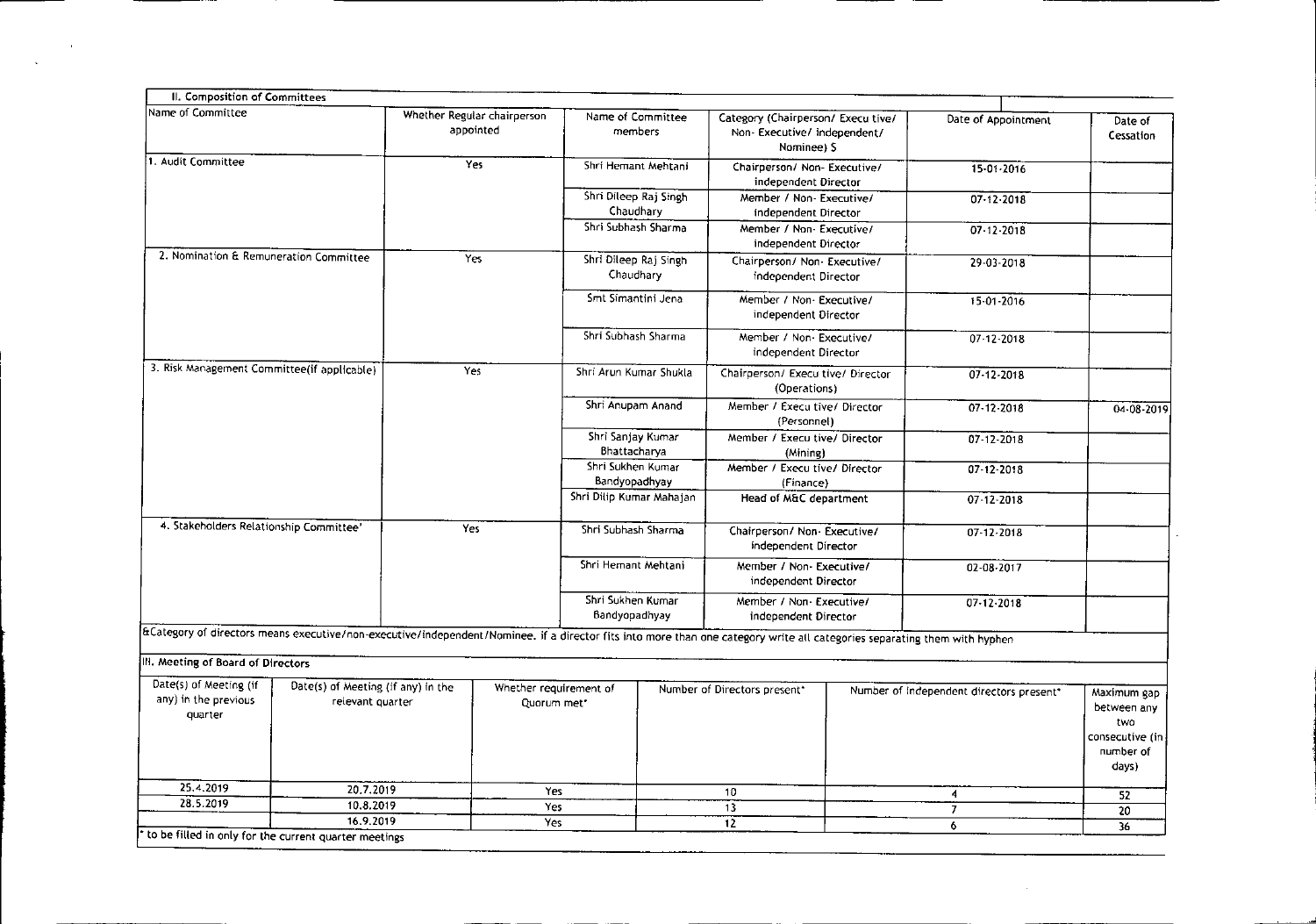| Date(s) of meeting of the                                                                                                  | Whether           |                                                                                                                                                                                                                                                                       |                       |                                                                                                                                                                                                                                                                                                                                                                                                                                                                                                                                                      |                                                                                                                                                                                           |
|----------------------------------------------------------------------------------------------------------------------------|-------------------|-----------------------------------------------------------------------------------------------------------------------------------------------------------------------------------------------------------------------------------------------------------------------|-----------------------|------------------------------------------------------------------------------------------------------------------------------------------------------------------------------------------------------------------------------------------------------------------------------------------------------------------------------------------------------------------------------------------------------------------------------------------------------------------------------------------------------------------------------------------------------|-------------------------------------------------------------------------------------------------------------------------------------------------------------------------------------------|
| committee in the                                                                                                           | requirement of    | Number of Directors present*                                                                                                                                                                                                                                          | Number of independent | Date(s) of meeting of the committee                                                                                                                                                                                                                                                                                                                                                                                                                                                                                                                  | Maximum gap between any two consecutive                                                                                                                                                   |
| relevant quarter (Audit                                                                                                    | Quorum met        |                                                                                                                                                                                                                                                                       | directors present*    | in the previous quarter                                                                                                                                                                                                                                                                                                                                                                                                                                                                                                                              | meetings in number of days*                                                                                                                                                               |
| Committee)                                                                                                                 | (details)*        |                                                                                                                                                                                                                                                                       |                       |                                                                                                                                                                                                                                                                                                                                                                                                                                                                                                                                                      |                                                                                                                                                                                           |
|                                                                                                                            |                   |                                                                                                                                                                                                                                                                       |                       |                                                                                                                                                                                                                                                                                                                                                                                                                                                                                                                                                      |                                                                                                                                                                                           |
| 10.8.2019                                                                                                                  | Yes (Three out of | 3<br>$\overline{\mathbf{3}}$<br>25.4.2019                                                                                                                                                                                                                             |                       |                                                                                                                                                                                                                                                                                                                                                                                                                                                                                                                                                      |                                                                                                                                                                                           |
|                                                                                                                            | three)            |                                                                                                                                                                                                                                                                       |                       |                                                                                                                                                                                                                                                                                                                                                                                                                                                                                                                                                      | 73                                                                                                                                                                                        |
| 16.9.2019                                                                                                                  | Yes (Two out of   | $\overline{2}$                                                                                                                                                                                                                                                        | $\overline{2}$        | 28.5.2019                                                                                                                                                                                                                                                                                                                                                                                                                                                                                                                                            | 36                                                                                                                                                                                        |
|                                                                                                                            | three)            |                                                                                                                                                                                                                                                                       |                       |                                                                                                                                                                                                                                                                                                                                                                                                                                                                                                                                                      |                                                                                                                                                                                           |
|                                                                                                                            |                   | This information has to be mandatorily be given for audit committee, for rest of the committees giving this information is optional                                                                                                                                   |                       |                                                                                                                                                                                                                                                                                                                                                                                                                                                                                                                                                      |                                                                                                                                                                                           |
| "to be filled in only for the current quarter meetings                                                                     |                   |                                                                                                                                                                                                                                                                       |                       |                                                                                                                                                                                                                                                                                                                                                                                                                                                                                                                                                      |                                                                                                                                                                                           |
| V. Related Party Transactions                                                                                              |                   |                                                                                                                                                                                                                                                                       |                       |                                                                                                                                                                                                                                                                                                                                                                                                                                                                                                                                                      |                                                                                                                                                                                           |
|                                                                                                                            |                   |                                                                                                                                                                                                                                                                       |                       |                                                                                                                                                                                                                                                                                                                                                                                                                                                                                                                                                      |                                                                                                                                                                                           |
| Whether prior approval of audit committee obtained                                                                         |                   | Subject                                                                                                                                                                                                                                                               |                       |                                                                                                                                                                                                                                                                                                                                                                                                                                                                                                                                                      | Compliance status (Yes/No/NA)                                                                                                                                                             |
| Whether shareholder approval obtained for material RPT                                                                     |                   |                                                                                                                                                                                                                                                                       |                       |                                                                                                                                                                                                                                                                                                                                                                                                                                                                                                                                                      | <b>NA</b>                                                                                                                                                                                 |
|                                                                                                                            |                   | Whether details of RPT entered into pursuant to omnibus approval have been reviewed by the Audit Committee                                                                                                                                                            |                       |                                                                                                                                                                                                                                                                                                                                                                                                                                                                                                                                                      | NA                                                                                                                                                                                        |
| Note:                                                                                                                      |                   |                                                                                                                                                                                                                                                                       |                       |                                                                                                                                                                                                                                                                                                                                                                                                                                                                                                                                                      | ΝA                                                                                                                                                                                        |
|                                                                                                                            |                   |                                                                                                                                                                                                                                                                       |                       |                                                                                                                                                                                                                                                                                                                                                                                                                                                                                                                                                      | In the column "Compliance Status", compliance or non-compliance may be indicated by Yes/No/N.A For example, if the Board has been composed in accordance with the requirements of Listing |
| VI. Affirmations<br>a. Audit Committee<br>b. Nomination & Remuneration Committee<br>c. Stakeholders Retationship Committee |                   | The composition of Board of Directors is in terms of SEBI (Listing Obligations and Disclosure requirements) Regulations, 2015.<br>The composition of the following committees is in terms of SEBI (Listing Obligations and Disclosure Requirements) Regulations, 2015 |                       |                                                                                                                                                                                                                                                                                                                                                                                                                                                                                                                                                      |                                                                                                                                                                                           |
| d. Risk management committee (applicable to the top 100 listed entities)<br>Regulations, 2015.                             |                   |                                                                                                                                                                                                                                                                       |                       | 3. The committee members have been made aware of their powers, role and responsibilities as specified in SEBI (Listing obligations and disclosure requirements) Regulations, 2015.<br>4. The meetings of the board of directors and the above committees have been conducted in the manner as specified in SEBI (Listing Obligations and Disclosure Requirements)<br>5. This report and/or the report submitted in the previous quarter has been placed before Board of Directors. Any comments/observations/advice of the board of directors may be | mentioned here: Report for the previous quarter ended 30.6.2019 was placed in the Board meeting held on 20.7.2019 and report for the quarter ended 30.9.2019 shall be placed in the next  |

## Note:

 $\Delta$ 

 $\mathcal{A}$ 

information at Table Fand II above need to be necessarily given in 1st quarter of each financial year. However if there is no change of information in subsequent quarter(s) of that financial year, this<br>information may not